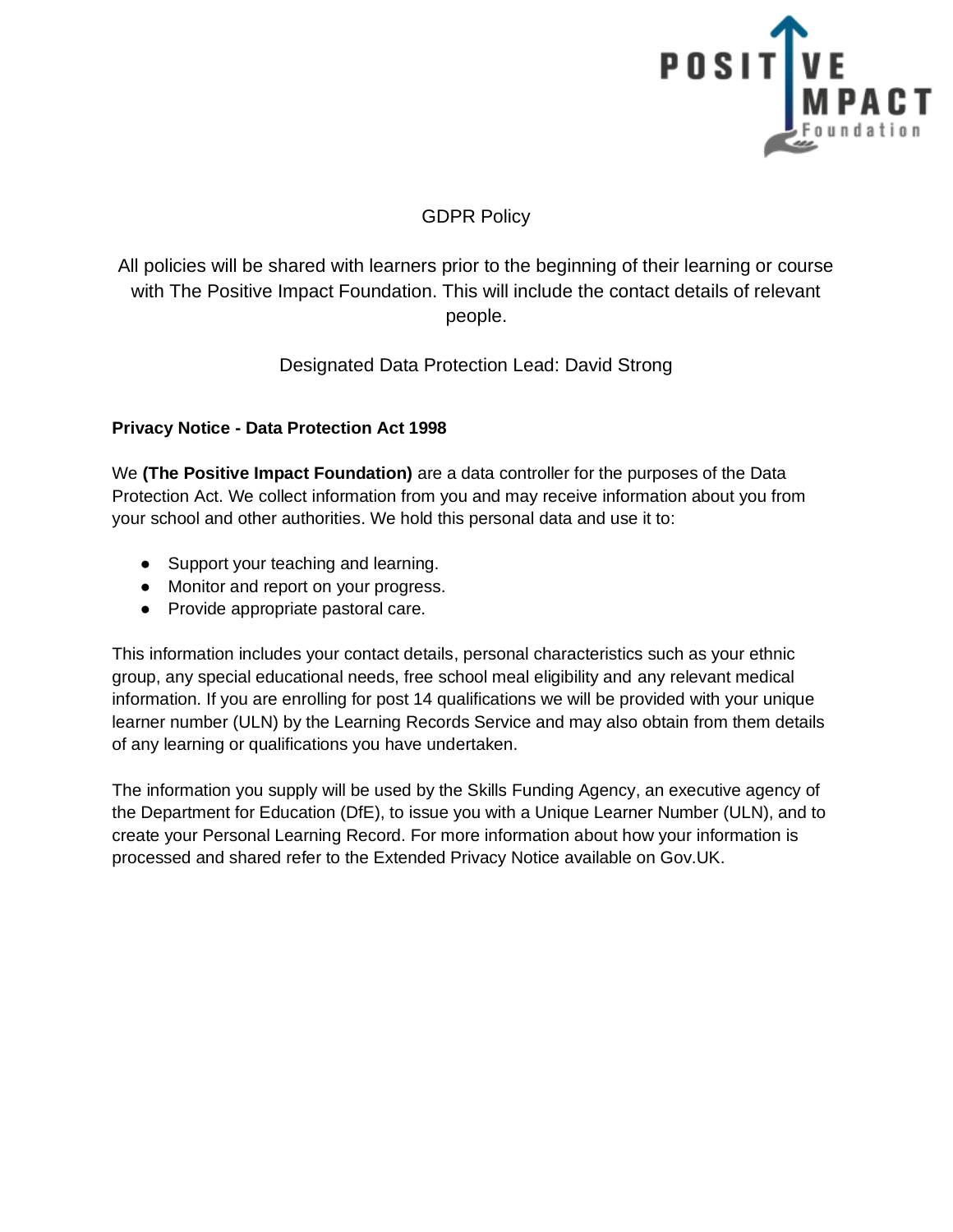

#### *Post 16 Providers attended by Warwickshire Learners*

The Positive Impact Foundation may share your details (as listed in Appendix 1 page 4) with post 16 providers to support successful transitions. Information will also be shared as part of the September Guarantee Process which is a statutory obligation for Warwickshire Local Authority to ensure that all young people are offered appropriate learning and training opportunities.

To publicise the availability of post 14 and post 16 choices and maximise opportunities that are available to young people like yourself, the agency commissioned by Warwickshire Local Authority to deliver information, advice and guidance services for careers guidance may, on behalf of schools, colleges and training providers, contact you at your home address. This is to ensure that every young person has access to the information they need to make informed decisions and successful transitions into further education, employment and training.

However, if you are over 16, you can ask that no information beyond names, address and your date of birth be passed to the providers or if you are under 16 your parent(s) can ask that no information beyond your name, address and date of birth be passed on to the providers. If as a parent, or as a pupil aged 16 or over, you wish to opt-out and do not want Post 16 providers to receive from our school/academy, information beyond name, address and date of birth, then please contact your school administrator: Mrs Batchelor, PA to the Headmaster.

#### *Data sharing between local authorities and Post 16 providers*

1. There are two pieces of legislation local authorities will take into account when considering local information sharing arrangements for the implementation of RPA for 16 and 17 year-olds. The two relevant legislative provisions for data sharing are sections 68 and 77 of the Education and Skills Act 2008. Section 77 allows a local authority to supply information about young people to an organisation that is providing services under section 68.

2. The Department for Education (DfE) considers that by putting in place a written agreement on how they will work with the providers, local authorities will be entering into arrangements with those providers for the provision of section 68 services. This allows the local authority to provide details of eligible young people to the providers in their area. It would also allow the local authority to confirm the status of young people who have been identified independently by the provider.

3. In keeping with normal practice, both providers and local authorities will ensure that the use of young people's' data is consistent with their Data Controller and data sharing registrations and privacy notices prior to sharing data.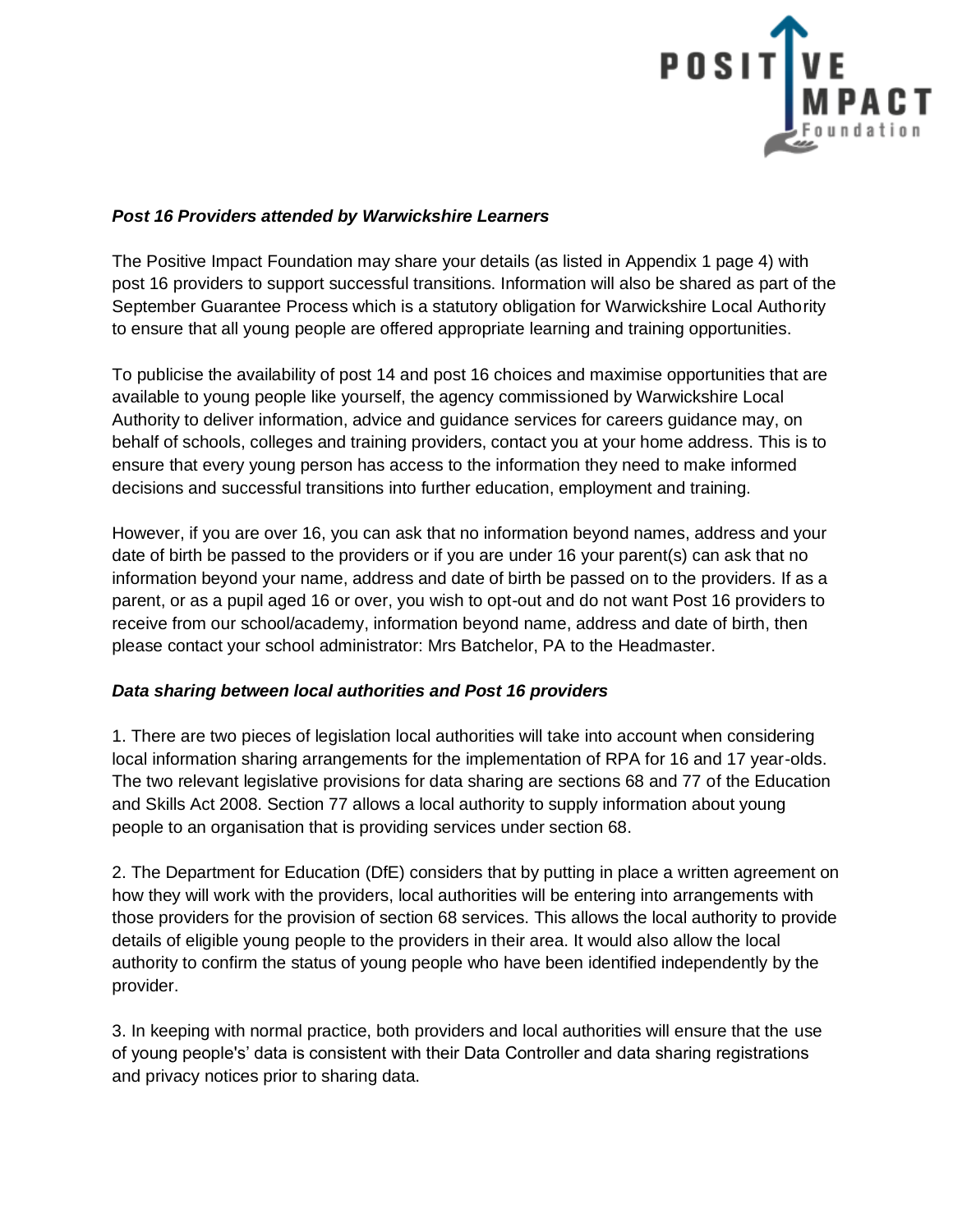

4. In addition, local authorities and providers must comply with the Data Protection Act, applying the normal data protection principles that relate to processing personal data.

# *We will not give information about you to anyone outside the school without your consent unless the law and our rules allow us to or as envisaged by this privacy notice*

We are required by law to pass some information about you to the Local Authority and the Department for Education (DfE). This sharing of information also applies to agencies that are prescribed in law, such as, Ofsted, the Education Funding Agency (EFA), the Department of Health (DoH) and Skills Funding Agency that require access to data for the Learner Records Service. All these agencies are data controllers in respect of the data they receive and are subject to the same legal constraints by law in how they deal with the data.

We are required by law to pass some information about you to the Department for Education (DfE) and, in turn, this will be available for the use(s) of the Local Authority. If you want to see a copy of the information about you that we hold and/or share, please contact Mrs Batchelor, PA to the Headmaster.

## **How the Local Authority (LA) and Department for Education (DfE) use your information**

The DfE may share pupil level personal data with third parties. This will only take place where legislation allows it to do so and it is in compliance with the Data Protection Act 1998.

Decisions on whether the DfE releases personal data to third parties are subject to a robust approval process and are based on a detailed assessment of who is requesting the data, the purpose for which it is required, the level and sensitivity of data requested and the arrangements in place to store and handle the data. To be granted access to pupil level data, requestors must comply with strict terms and conditions covering the confidentiality and handling of data, security arrangements and retention and use of the data.

For more information on how this sharing process works, please visit: https://www.gov.uk/guidance/national-pupil-database-apply-for-a-data-extract

For information on which third party organisations (and for which project) pupil level data has been provided to, please visit: https://www.gov.uk/government/publications/national-pupildatabase-requests-received

If you require more information about how the Local Authority (LA) and/or DfE store and use your information, then please go to the following websites: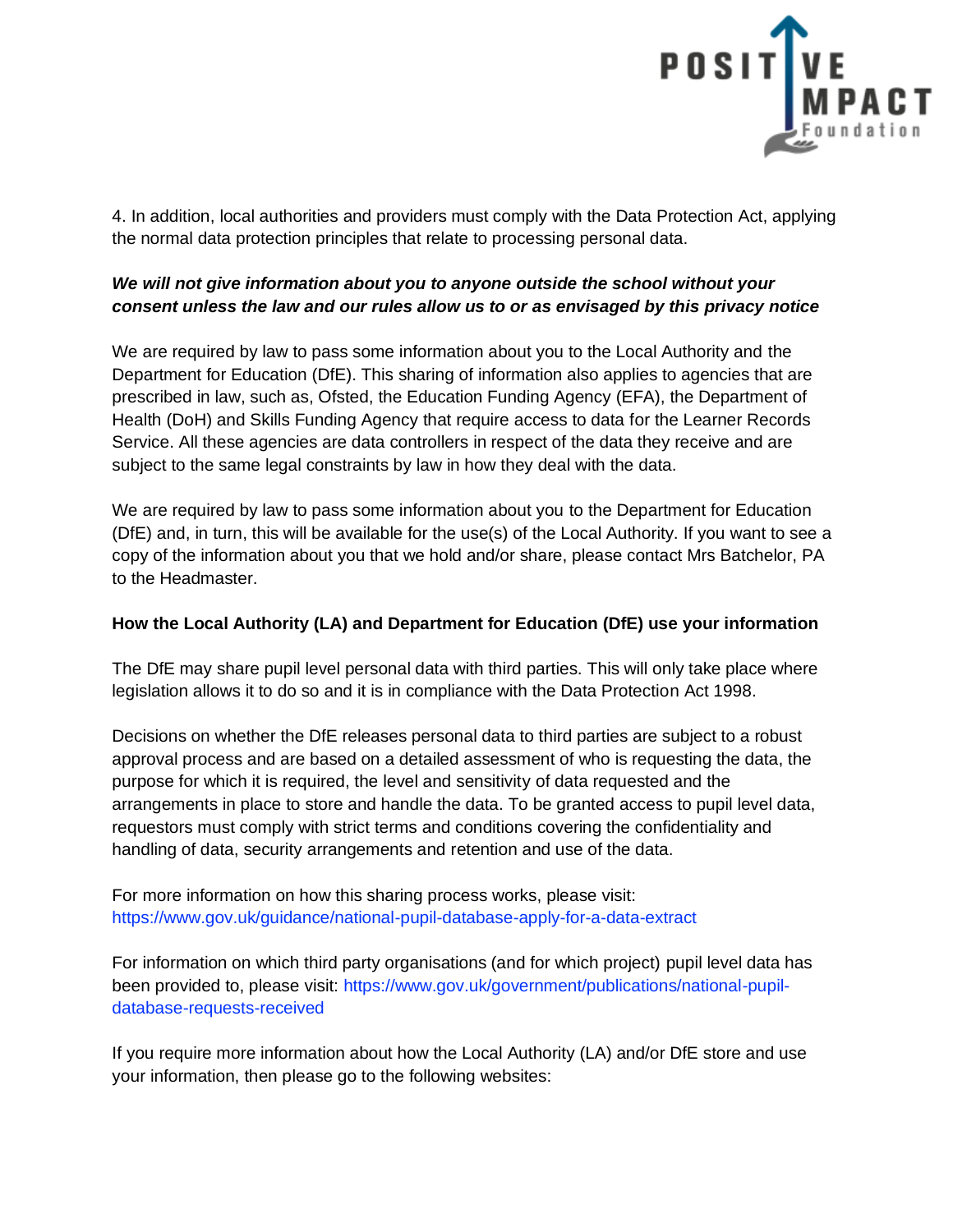

http://www.warwickshire.gov.uk/schoolprivacynotices and https://www.gov.uk/data-protectionhow-we-collect-and-share-research-data

If you are unable to access these websites a copy of the information can be sent to you. Please contact the LA or DfE as follows:

Business and Commissioning Intelligence Service Performance Business Unit Resources Group Saltisford Office Park Ansell Way, Warwick, CV34 4UL Website: http://www.warwickshire.gov.uk/schoolprivacynotices Email: businessintelligence@warwickshire.gov.uk

Public Communications Unit Department for Education Sanctuary Buildings Great Smith Street London SW1P 3BT Website: www.education.gov.uk email: http://www.education.gov.uk/help/contactus Telephone: 0370 000 2288

### *Appendix 1 – Personal Information that may be shared with local Information, Advice and Guidance Services and Post 16 providers*

- Full name (surname and forename),
- Unique Pupil Number (UPN),
- Date of Birth,
- Address including Postcode,
- Telephone number,
- E-mail address,
- Establishment/school name,
- Programme and level of study,
- Start and Leave date
- Destination
- Looked after child status
- Pupil premium status
- Special Education Need status
- Free School Meal eligibility